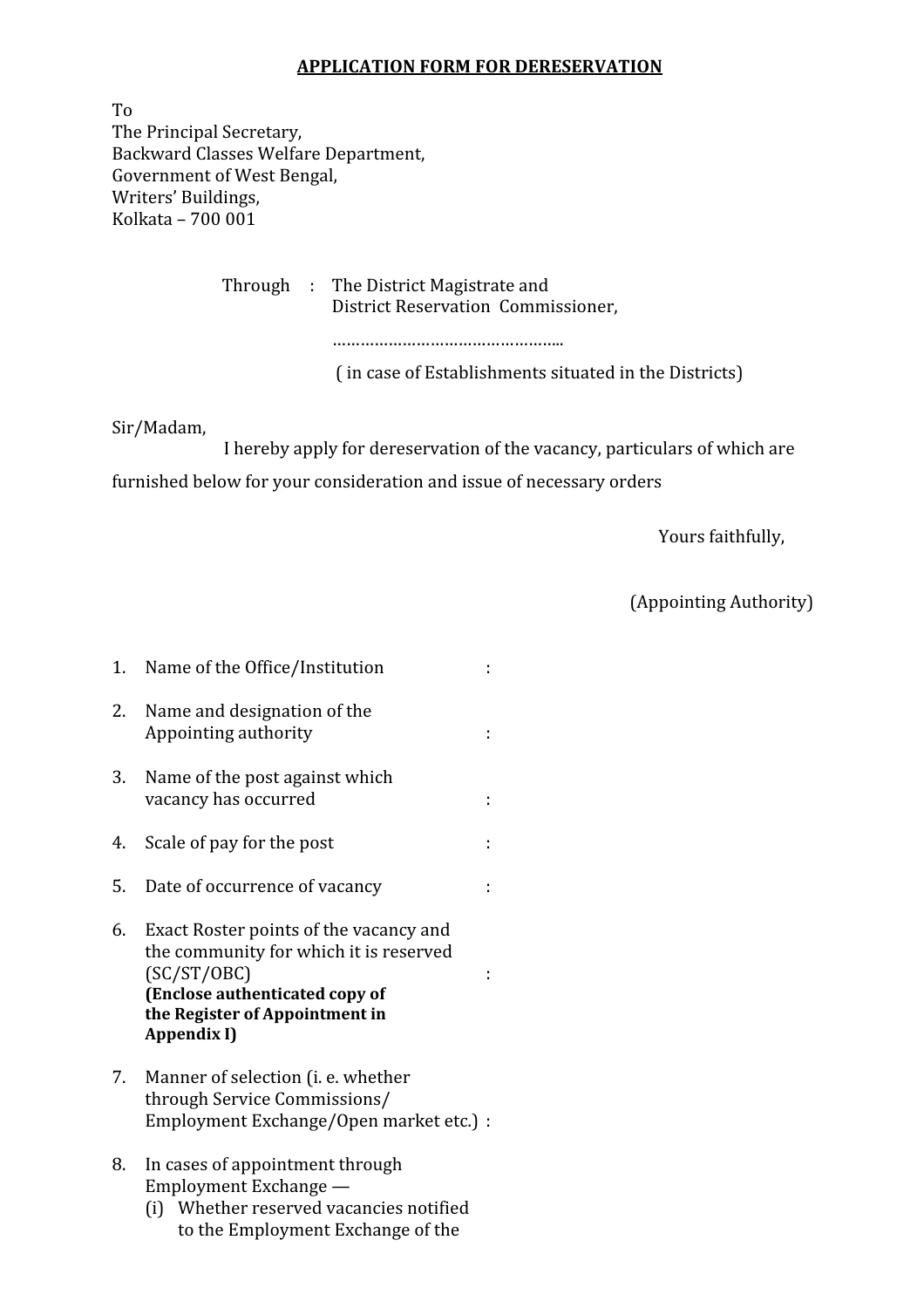districts and Special Cell of Employment Exchange, Salt Lake : (ii) Date of Notification to Employment Exchange : (iii) No. of candidates forwarded by Employment Exchange : 9. In case of open market recruitment through advertisement in daily news papers— (Enclose authenticated copies of paper cuttings) (i) Names of news papers to which advertisements have been released is a set of the set of the set of the set of the set of the set of the set of the set of the set of the set of the set of the set of the set of the set of the set of the set of the set of the set of the (ii) Dates on which the Advertisements have appeared in such news papers : (iii) Last date of receiving application : (iv) No. of applications from SC/ST/OBC candidates received in response to the advertisement. (category-wise, where more than one category is involved) 10. In cases of selection of candidates by appointing authorities through selection test and interview — (i) No. of SC/ST/OBC candidates called For interview  $\qquad \qquad :$ (ii) No. of SC/ST/OBC candidates attending the interview : (iii) Name and designation of Officer representing this Department in the Board of Interview (in terms of this Department's Memo No. 126(55)-TW/EC dated 02-03-1993) : 11. In cases of appointments on the recommendations of Service Commissions, whether reserved vacancies are notified to such Commissions:

If so, date and particulars of notifying :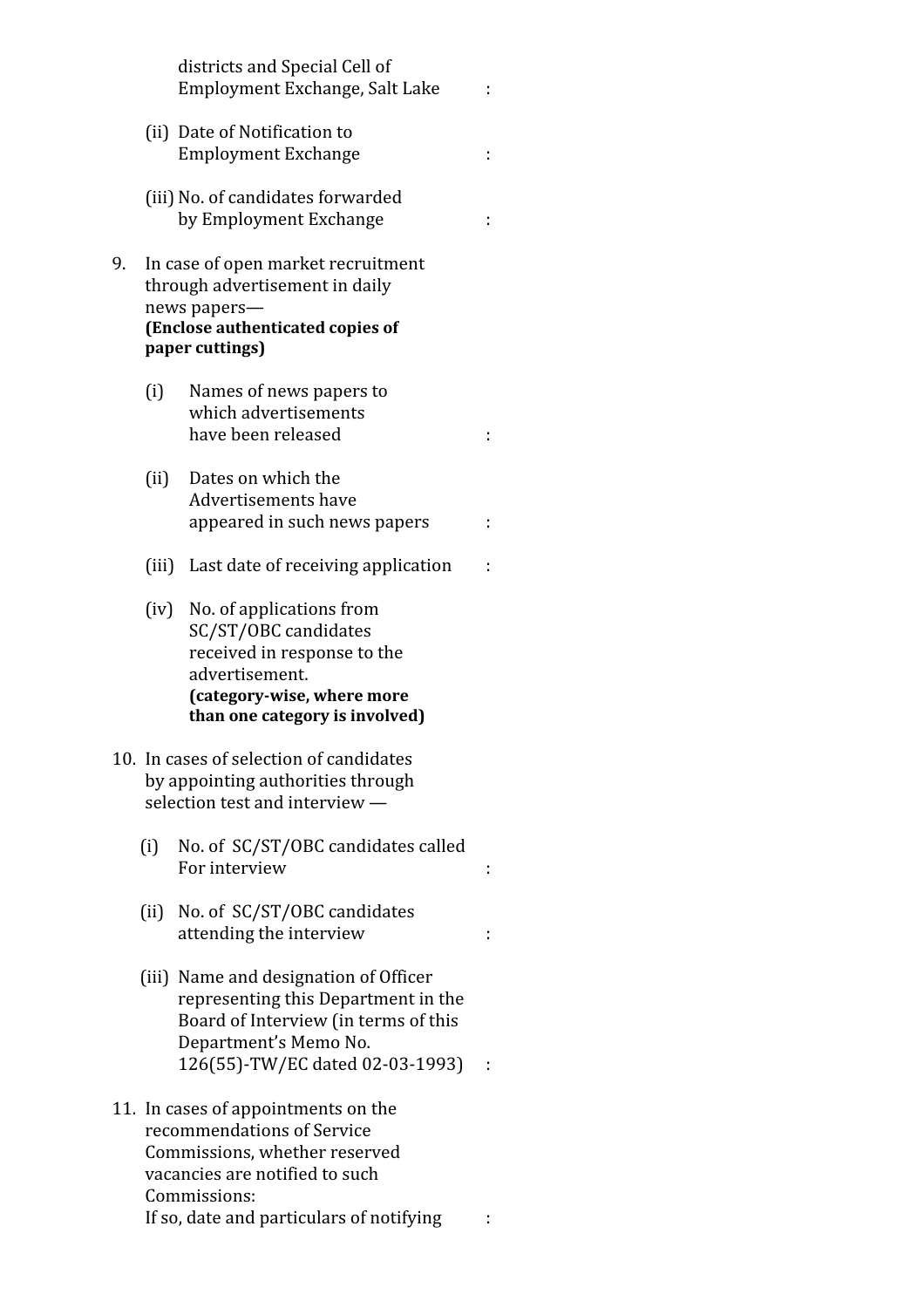- 12. Particulars of non-availability certificate from Employment Exchange/PSC/CSC/MSC/RSC/SSC : (Enclose authenticated copies)
- 13. Total number of existing employees in the same cadre (also, number of existing teachers in the same subject, in case of educational institutions) and intervals of the set of the set of the set of the set of the set of the set of the set of the set of the set of the set of the set of the set of the set of the set of the set of the set of the
- 14. Why dereservation is required:
- 15. Total No. of sanctioned strength in the cadre and percentage of SC/ST among the existing staff strength :
- 16. (i) Has any vacancy been dereserved previously ? The set of the set of the set of the set of the set of the set of the set of the set of the set o
	- (ii) If so, Order No. and roster point of such dereserved vacancy is
- 17. List of supporting documents furnished

 I do hereby declare that particulars furnished hereinbefore are true to the best of my knowledge and belief.

-------------------------------------------

Signature of Appointing Authority

18. ∗(i) Remarks/Recommendation of Head of Administrative Department (in case of Calcutta) :

 $\overline{a}$ 

 (ii) Remarks/Recommendation of District Reservation Commissioner (in case of Districts) :

<sup>∗</sup> Director of Public Instructions authorised to act as an authority for assessment of the necessity of dereservation of teaching posts in colleges all over the State in addition to the District Magistrates vide Backward Classes Welfare Deptt's Memo No. 794-BCW dt 16th Feb, 2001 with prescribed form for certification as follows:

 <sup>&</sup>quot;It has been found on assessment of necessity of the college in regard to the teaching posts that vacancy Number (Roster position of vacancy)………………………………in (subject of teaching)………………………….. is required to be filled up immediately in the academic interest. As this is a vacancy reserved for (SC/ST/OBC)……. ……………….and such candidate is not available, it is recommended for dereservation."